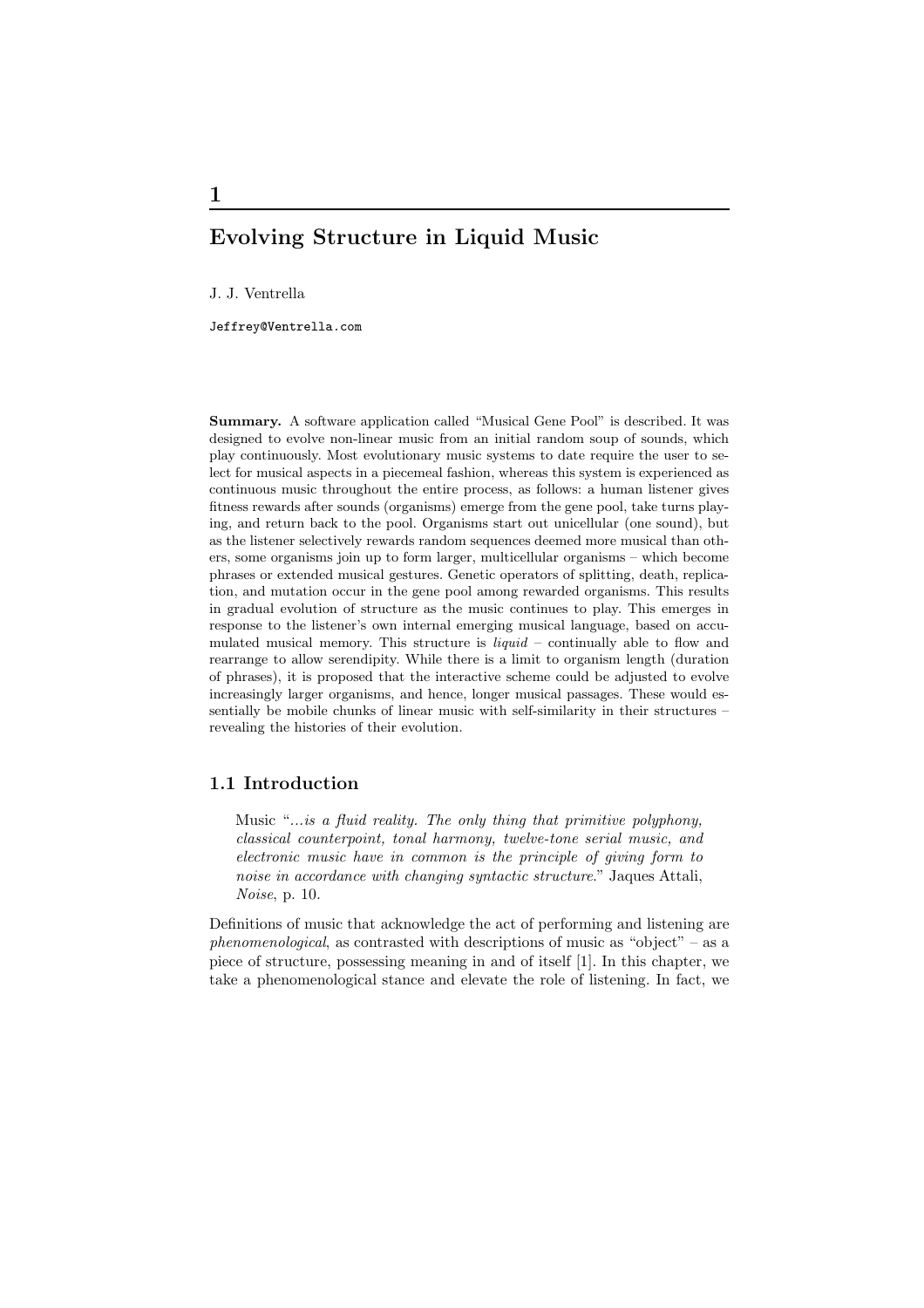make the act of listening *participatory* – whereby it becomes the catalyst for the generation of the music itself. Attali [2] describes music as "giving form to noise." Here is described a music generation system where form emerges from noise through interaction: the listener and an evolvable population of sounds become collaborative agents, changing over time in response to each other.

The *Musical Gene Pool* is an interactive software application which generates fluid music with no explicit beginning, middle, or end. It is seeded with a primordial soup of random sounds, and, given occasional feedback from a listener, evolves to become increasingly structured. Once the amount of structure in the gene pool has reached the highest possible level, continued listener feedback can still change the quality of that structure. If feedback is discontinued, the music keeps playing, maintaining the same quality.

While this experimental musical form currently requires the listener to sit at a computer and respond via mouse or keyboard clicks, the preferred usage is for the listener (or listeners) to be remote from the computer, possibly sitting in a comfortable chair or walking around doing some activity, with some way to provide occasional feedback using a clicker. Given sufficient population size, musical operators, and sufficient time for listening and evolving, it could produce rich and varied music. Music which harnesses implicit representations of the aesthetics of the listeners who have interacted with it.

The resulting populations in the gene pool could be stored in digital files, and "run" (as in running a software simulation). These files would be extremely small compared with the size of a piece of music stored as a typical MIDI file, where the linear ordering of events maps directly to time. The advent of evolutionary music provides opportunities for non-linear forms of music storage, as proposed by Brown [3]. One can describe the Musical Gene Pool files as compressed forms of linear music: when considering the amount of repetition, theme, and variation in most music, the Musical Gene Pool stores the seeds of this variation in a compact form. Each time it is run, the variation unfolds, and it is never twice the same.

#### 1.1.1 Evolutionary Music

Composers and scientists alike have taken a recent interest in evolutionary music composition. There are now conferences and publications dedicated to evolutionary music and art [4]. Burton and Vladimirova [5] provide an introduction to techniques, such as the genetic algorithm (GA) [6] and their applications to music generation. Miranda and Biles [7] provide more recent coverage of progress in evolutionary music. Some of these systems are based on the idea of an artificial composer – and seek to represent essential aspects of composition in some encoded form, either for automatic music generation or as a way to better understand the act of composition [8] [9]. Some systems simulate virtual ecologies in which sonic communication evolves for survival purposes and have musical value [10] [11]. Other systems acknowledge the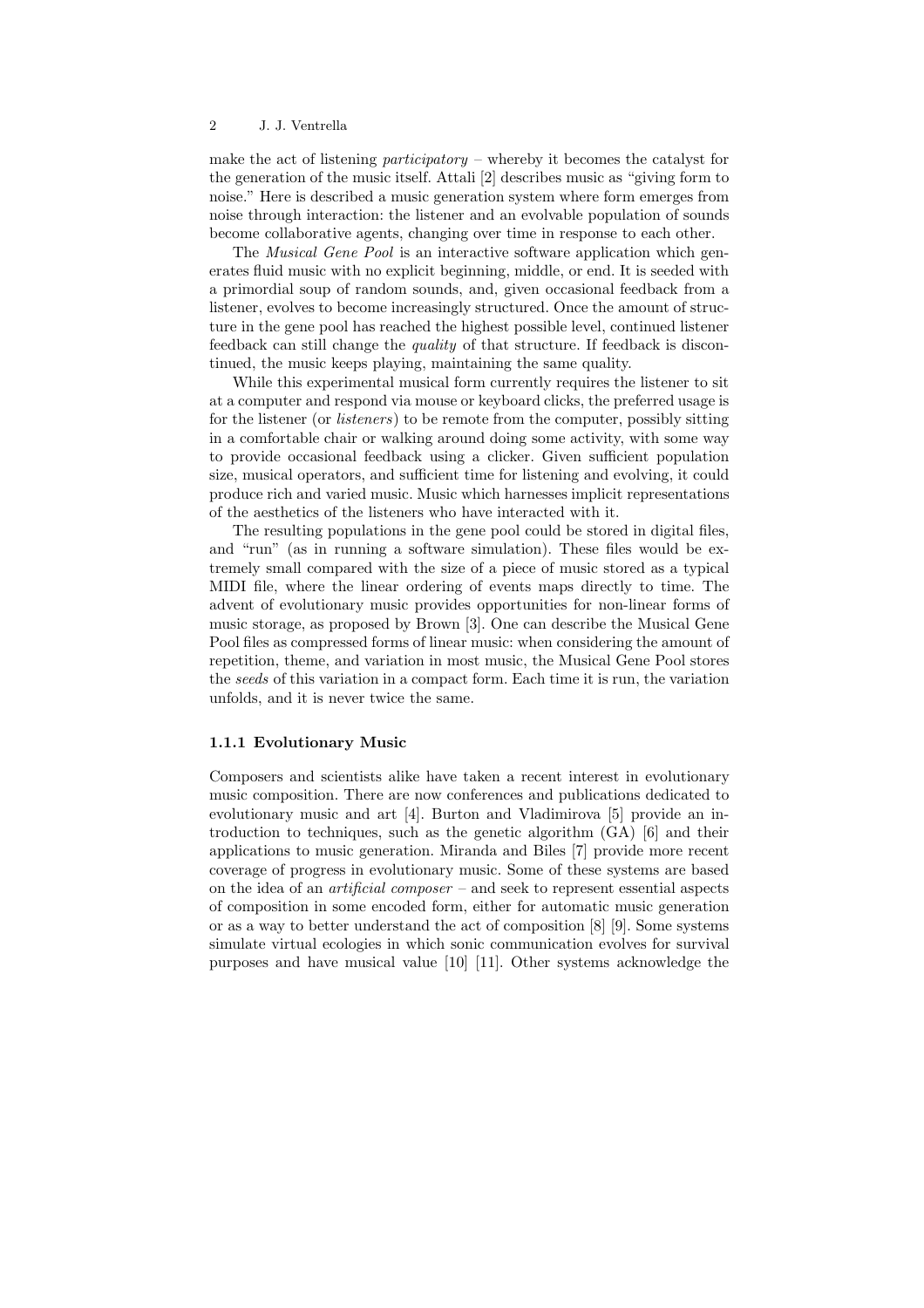human composer/listener as still far superior to any artificial agent. The *in*teractive evolution approach uses variations on the genetic algorithm, which includes a human to provide the fitness values for a genetic algorithm. That is the approached used here.

#### 1.1.2 Schoenberg, Cage, Reich, Eno

In advancing the art of evolutionary music, we must acknowledge the pioneers who have shaped the modern musical landscape and expanded our vocabulary of what music is or can be. Schoenberg, originated dodecaphonic music: the 12-tone row and techniques for manipulating these musical seeds. While atonal music may not sink deep into the human psyche (for many people), it provides an intellectual basis for appreciation of the algorithmic nature of musical variation. John Cage opened our ears to the music of the natural world, to randomness, and to the importance of silence. Steve Reich's minimalist phase compositions place the listener in a timeless dimension where gradual change in texture becomes a primary musical perception. Brain Eno enriched contemporary pop music with technical innovations, notably tape loops generating ambient soundscapes that never repeat the same patterns. He also has helped to make popular the idea of Generative Music [12]. These composers are of course just a few of the many pioneers, but their innovations have relevance to this project.

Perhaps most important is the stance that John Cage encouraged us to take when thinking about music, as "purposeless play" – and so as with the Musical Gene Pool, the listener is encouraged to flow with the random chance that is at the bottom of the pool, and to suspend expectations and desires of how the music "should" come about. Taking this stance can have the best results, acknowledging that the listener and the gene pool are equal collaborators in the creation of the music. Using a bottom-up attitude to music generation invites serendipity, which is the creative engine of the Musical Gene Pool.

# 1.2 Description

The Musical Gene Pool model consists of three basic elements:

- 1. a population of musical organisms (the gene pool)
- 2. a mechanism for playing the sounds of the organisms (the ear )
- 3. listener feedback in the form of a single binary signal

# 1.2.1 Organisms

The gene pool consists of hundreds of organisms. An organism is a collection of one or more cells; thus, organisms can be unicellular or multicellular. Unicellular organisms specify one sound, while multicellular organisms specify a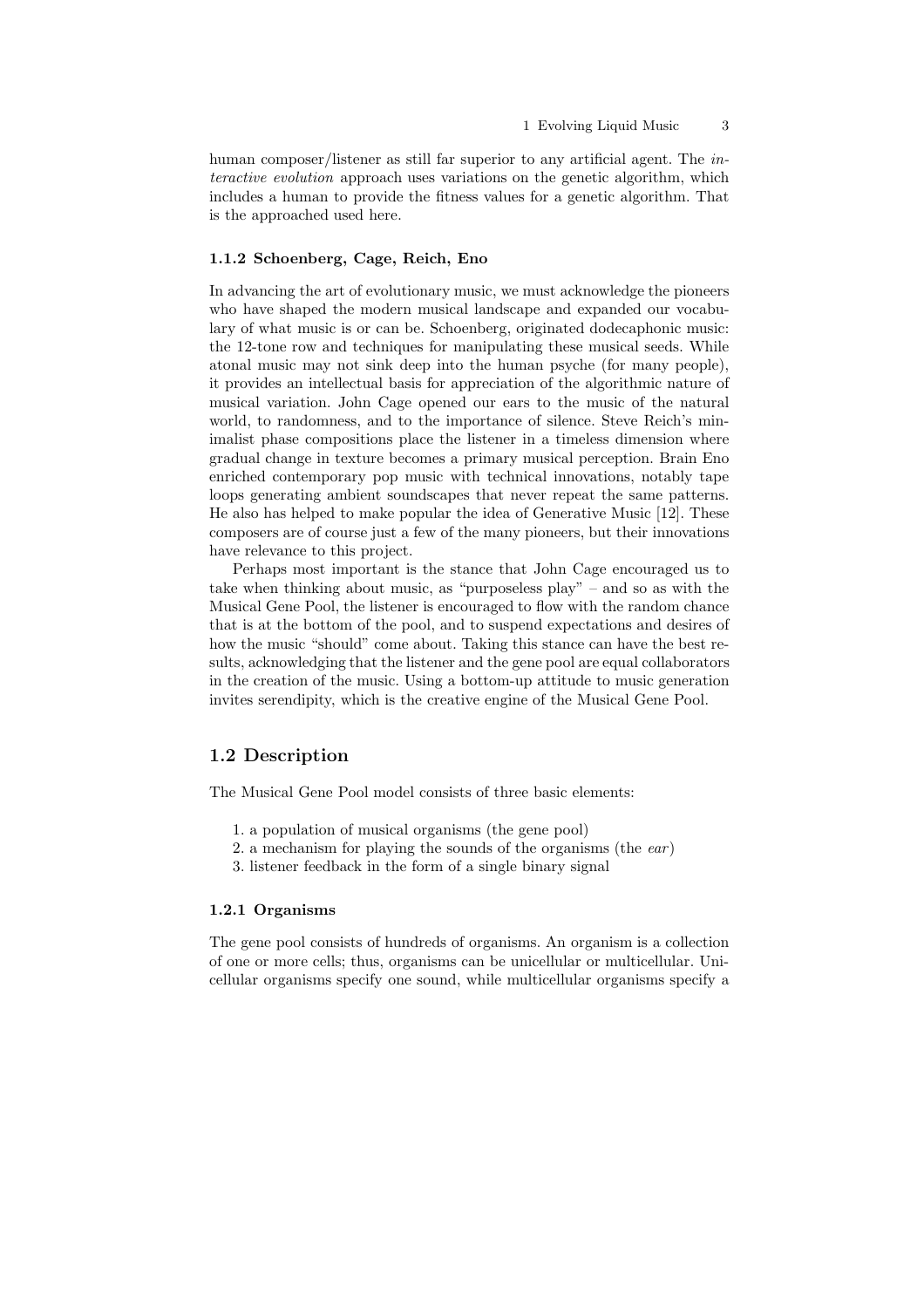series of sounds played over time, as in a musical phrase. Figure 1.1 illustrates a multicellular organism made of six cells, numbered 0 through 5. The lines connecting the cells represent the delays between cells as they make sounds. Notice that cell 0 in this example has a line extending to the right. This indicates the duration of a delay before it plays. Also notice that cell 3 has zero delay, and so it overlaps with cell 2: the two cells produce simultaneous sounds played together. Having two cells play simultaneously creates harmony. Any number of contiguous cells can have zero delay, to create chords.



Fig. 1.1. A six-celled organism

Each cell has five attributes, the first four of which correspond to standard MIDI. These are as follows:

- 1. Pitch: the "note" of the sound. This ranges from Pmin to Pmax.
- 2. Volume: (velocity) ranges from Vmin to Vmax.
- 3. Instrument: ranges from 0 to I. This corresponds to the General MIDI standard mapping of instruments (such as "grand piano," "cello," etc.)
- 4. **Duration**: how long the sound is played. This ranges from  $Dmin$  to  $Dmax$ , in units of milliseconds. Note: this value does not apply to "one-shot" sounds, or sounds that have short sustain and decay, such as *xylophone* or bell.
- 5. Delay: how long the cell waits after the last cell played before it plays (indicated by the lengths of the lines in Fig. 1.1). This can be any value in the set  $D(0, 1, 2, 3, 4, 8)$ , which is multiplied by the constant  $Ds$  to map it to milliseconds. Ds affects the tempo of the music. There are no explicit denotations of the concept of "half note," "quarter note," etc.

The exact values used in the experiment are given at the end of this section. Random organisms are continually chosen from the population and lined up end-to-end to form a continuous stream of cells (sounds) which are played in sequence. After each organism has had its turn playing its cell's sounds, it returns back into the population. We shall now precisely define the "gene pool" as this population. It does not include those organisms which have left the pool and are part of the stream.

### 1.2.2 An Explanation by Way of the Visual Interface

The process shall be explained by way of the visual interface and the behavior of the application, which was designed to make the process intuitive. This is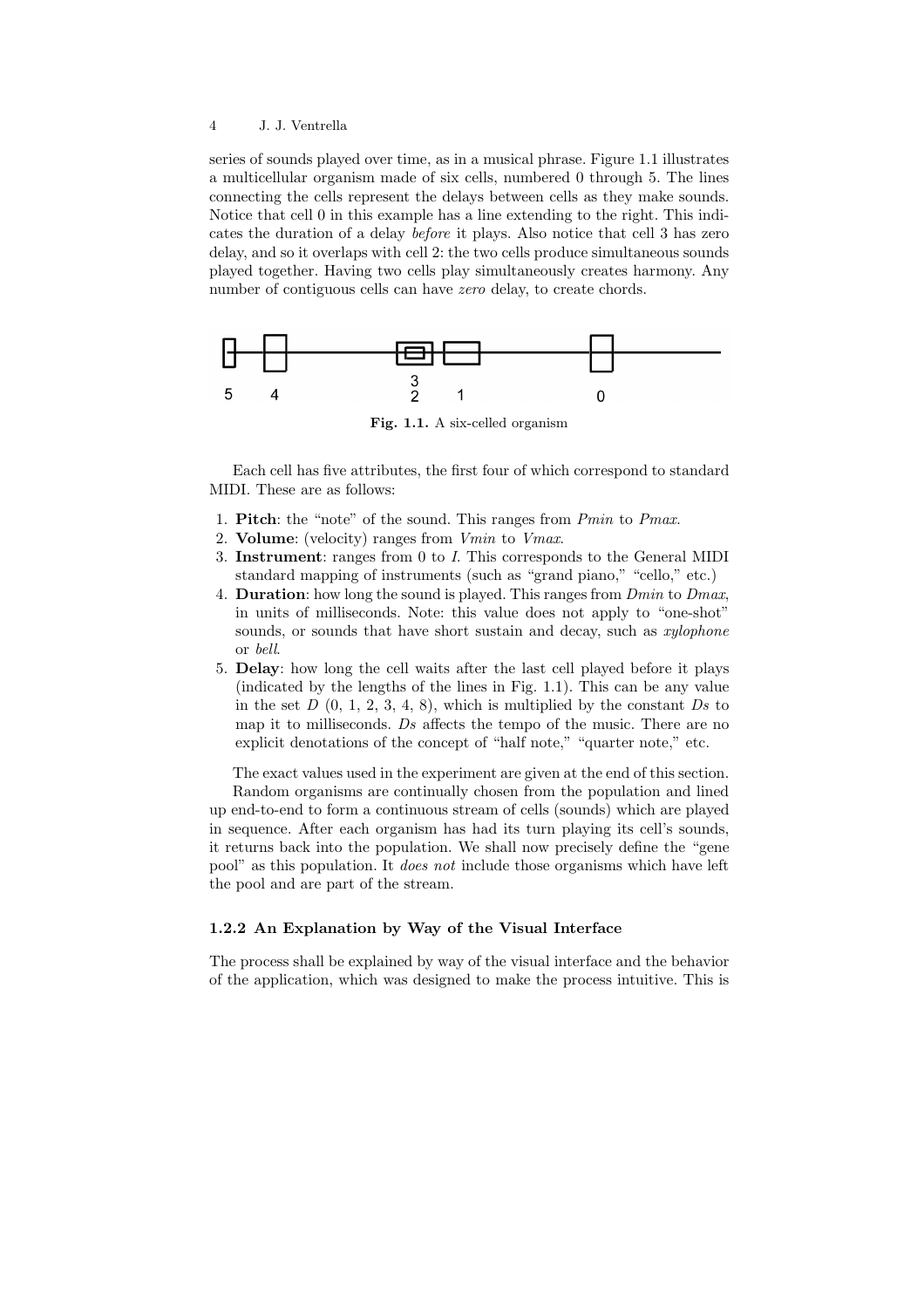shown in Fig. 1.2. The gene pool is represented as the region at the bottom. A stream of organisms can be seen emerging from the pool at the bottom left, and the white arrow shows the initial direction that organisms move in after leaving the pool and taking their positions along the stream. The cells pass through the sound-playing threshold at top (the ear), and then descend back into the pool. While playing a sound, organisms move from left to right, passing through a sound-playing threshold; thus, the cells are actually heard in order from right to left. And so cell 0 (the "head cell") plays first, as indicated in Fig. 1.1.



Fig. 1.2. The visual interface for the Musical Gene Pool

The stream of organisms follows a circular path which rotates clockwise at a rate of 0.0666 Hz (one rotation every 15 seconds). This rate affects the tempo of the music, along with the cell delay scalar Ds. Cells are visualized as rectangles. The height of the rectangle is determined by pitch, and the width is determined by duration. The color of the rectangle is specified using hue, saturation, and luminance values, as follows: hue is determined by instrument, saturation is determined by pitch, and luminance is determined by volume. This mapping, while somewhat arbitrary, does visualize all of the attributes of a cell, and ensures a substantial visual variety. This visual interface provides clarification and motivation for the listener/composer using the application. But here is an important point: the visual display is entirely unnecessary for this system to work. All that is really needed are the listener's ears and brain,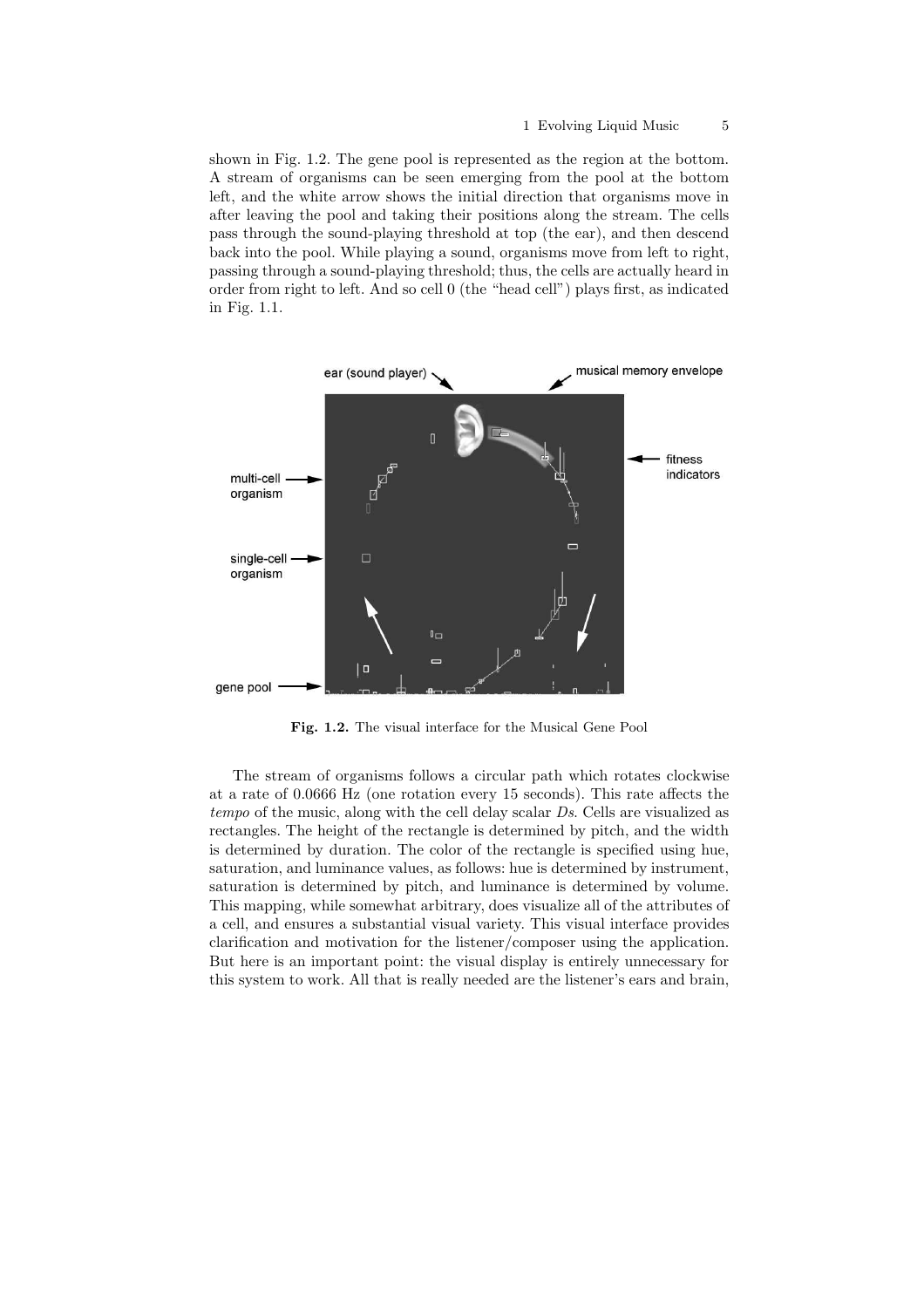and a way to provide reward. In fact, in preliminary tests with subjects, the visuals were found to be a distraction to pure musical judgment, as discussed below.

#### 1.2.3 Listener Feedback

Many interactive evolutionary music systems developed so far use a rather piecemeal approach to evolving music: the user chooses an individual (a sound, musical fragment, etc.), listens to it, rates it, chooses another, listens, rates it, etc. – and then updates the generation to create a new population. The regimen is not unlike the standard GA, but with a human inserted into the selection stage. The Musical Gene Pool was designed to recognize that the human must be able to experience this music holistically in order to make meaningful choices. And so it provides musical continuity throughout the entire evolutionary process.

As the organisms stream through the ear, and create continuous sounds, the listener can respond to sounds recently heard by sending a binary signal (either by pressing the mouse button in the window or pressing the spacebar on the keyboard). A duration of  $M = 1800$  milliseconds (just under two seconds) after a sound passes through the ear is called the "musical memory envelope," illustrated in Fig. 1.2 as the region to the right of the ear. The listener is asked to reward any sounds or sound sequences that are interesting, expressive, curious, or in any way worthy of encouragement for further experimentation. When the user issues a reward, the cells that lie in the musical memory envelope receive fitness values, which are visualized in Fig. 1.2 as vertical lines, or fitness indicators.

The envelope carries the most strength in the middle and the least strength at the beginning and end, as shown in Fig. 1.3.



Fig. 1.3. Musical memory envelope

The strength of a cell's reward is determined by where the cell lies in the envelope. Cells that have just played and lie at the leftmost region of the envelope receive a smaller fitness value, under the assumption that they are too recent to contribute to the holistic musical experience that the listener is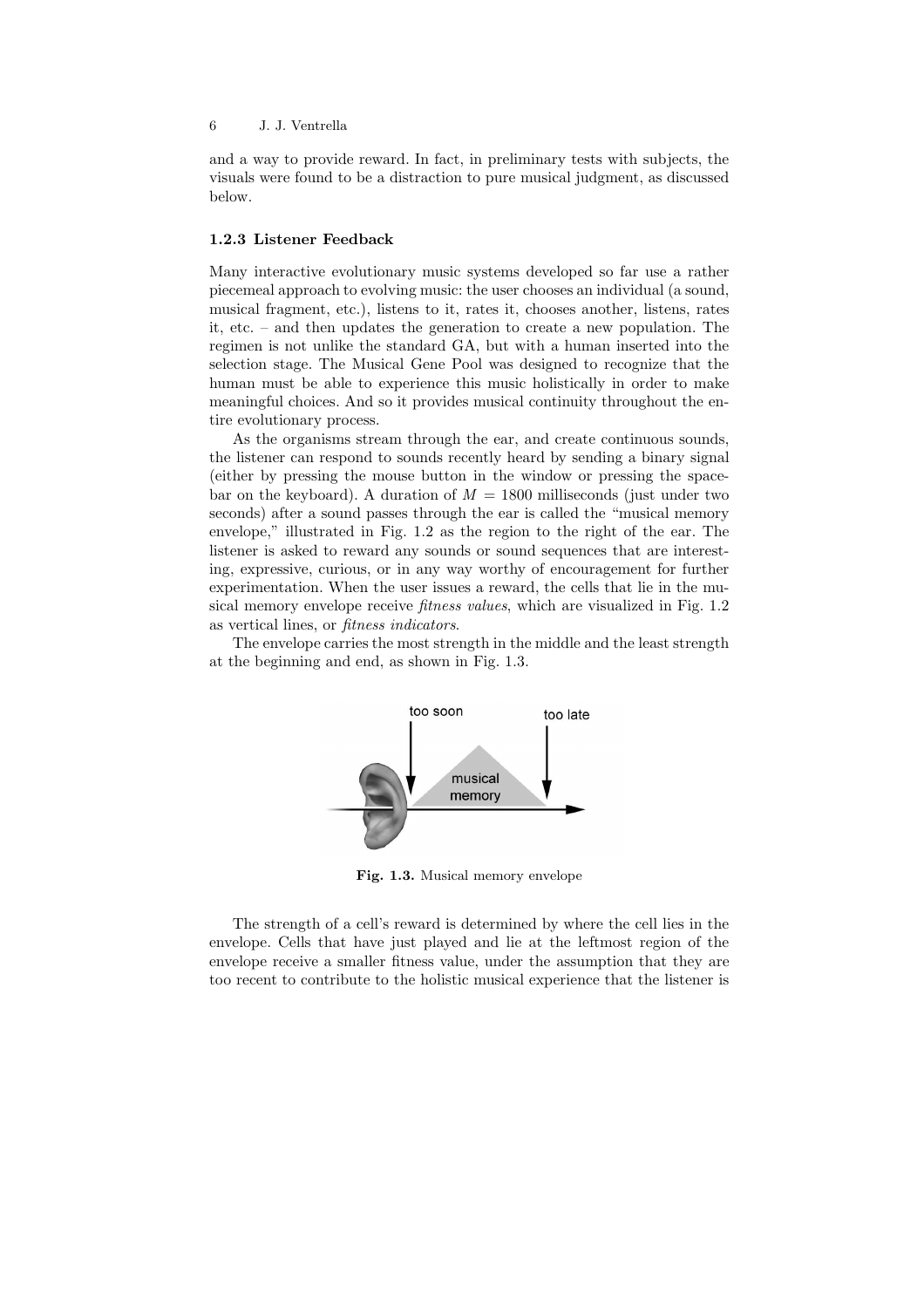responding to. Cells that lie at the rightmost end of the envelope also receive a small fitness value, under the assumption that too much time has passed for this sound to have contributed to the holistic musical experience. If the sound sequences are especially desirable, and remain so for extended time, the listener can hold down on the key continuously. This is indicated by the long black rectangle in Fig. 1.4, resulting in a plateau of maximum fitness values. Notice the vertical lines at the bottom, which show the fitness values given to the cells (sounds) at the top.



Fig. 1.4. Fitness values applied to cells

#### 1.2.4 But Just How Long Is Musical Memory?

In reality, musical memory covers many arbitrary lengths of time, ranging from the momentary thrill of a trill to the lifelong memory of a tune. All ranges of memory contribute to one's reaction to music. Admittedly, the Musical Gene Pool only accounts for the reactions to musical experience that can occur within a few seconds. This may seem like a gross oversimplification. However, there are some subtle aspects to how listener behavior changes over time as the character of the music takes shape. As the gene pool becomes more selfsimilar, the listener begins to respond not just to immediate sound sequences, but also to how these sounds fit within the emerging quality of the music as a whole. The listener's internal representation of the emerging musical language becomes a factor in judgment; this is discussed in more detail later in the chapter.

The preferred duration of the musical memory envelope may vary with listeners, as well as over time while listening. Since there is no such thing as a correct duration, this should be made into an adjustable parameter (in a subsequent version of the software) which the listener can change at any time.

# 1.2.5 Genetic Operators

Besides receiving fitness values as a result of the listener-rewarding cells just heard, there is another important operation: cells automatically join up with neighboring cells occurring in the envelope (if they are not already part of a common organism). This causes all cells in the envelope to merge into the same organism. This is the *join* operator, and it is one of the genetic operators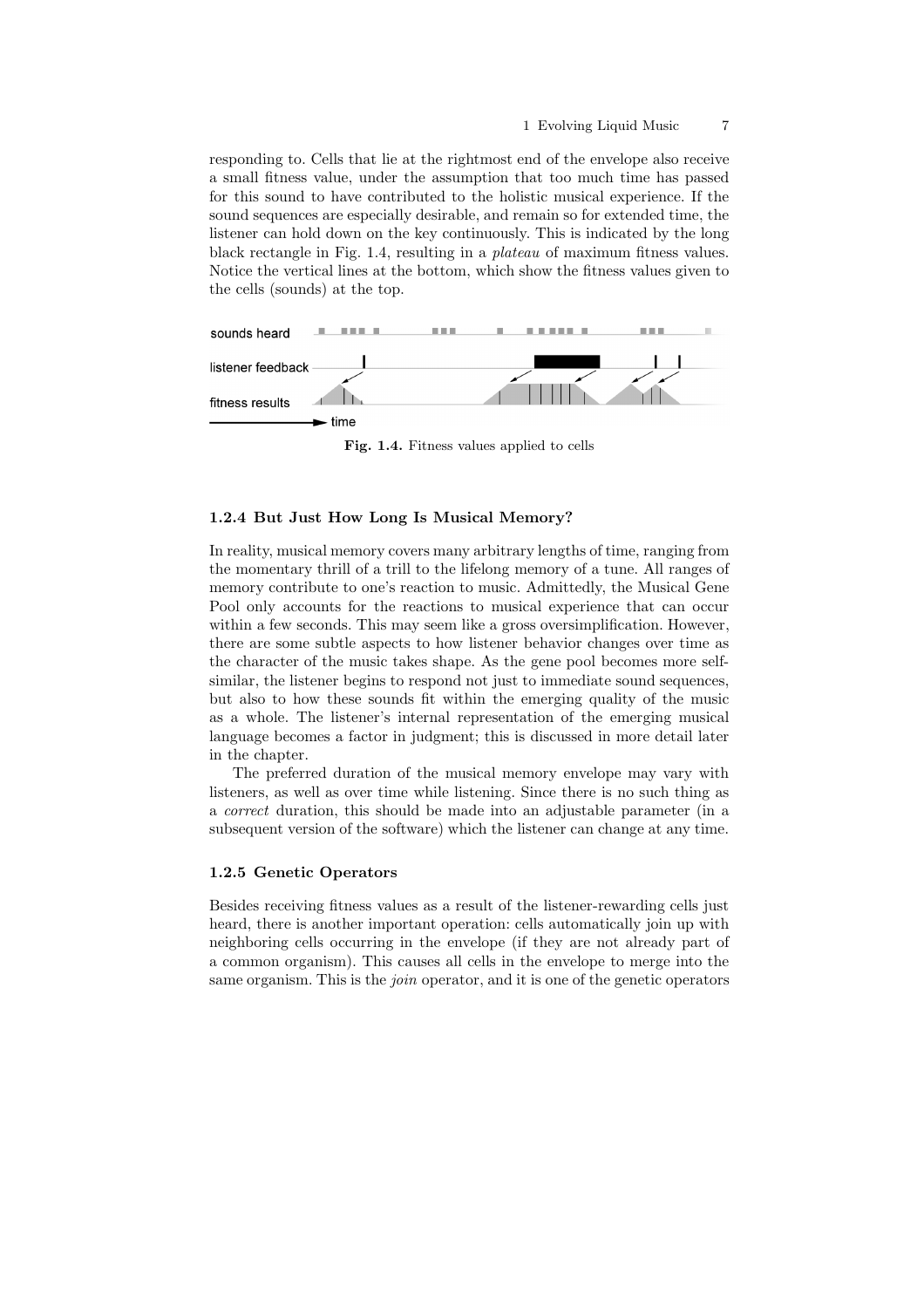used in this system. The reason for using the join operator is that the listener has presumably responded to the ordering of these sounds, and not merely to the sounds themselves. It is meant to correspond with music experience of the sounds in combination: as a phrase, gesture, motif, or rhythmic expression. An organism can grow to up to  $C = 16$  cells only, and so in the case when a join would cause an organism to become larger, the join operation is not performed.

The fitness of an organism is measured as the sum of all its cells' fitness values. After an organism with positive fitness has returned to the gene pool it has a certain number of time steps  $F$  in which it is "fertile," meaning it can either split or replicate (with chance of mutation after replication). The chance of either of these operations occurring is proportional to its fitness: the higher the fitness, the higher the chance of one of these operations occurring. An overview of the genetic operators is shown in Fig. 1.5. The *join* operation occurs outside of the gene pool and is the direct result of listener interaction. The *split* and *replicate* operations are performed while in the gene pool, and so they happen unknown to the listener. But their effects become apparent over time, after affected organisms begin emerging from the gene pool and make themselves known. These two operators are described in detail below.



If an organism is in the gene pool, and if it has positive fitness, and if it is fertile, then there is

1. a random chance  $S$  of splitting:

The organism is severed at some split locus cell, and becomes two organisms. The split locus is determined by randomly choosing a cell with a relatively low fitness value.

2. a random chance  $R$  of replication:

A copy of the organism is made and added to the population.

MUTATIONS: As soon as this organism is created, it has a random chance of any of the following mutations occurring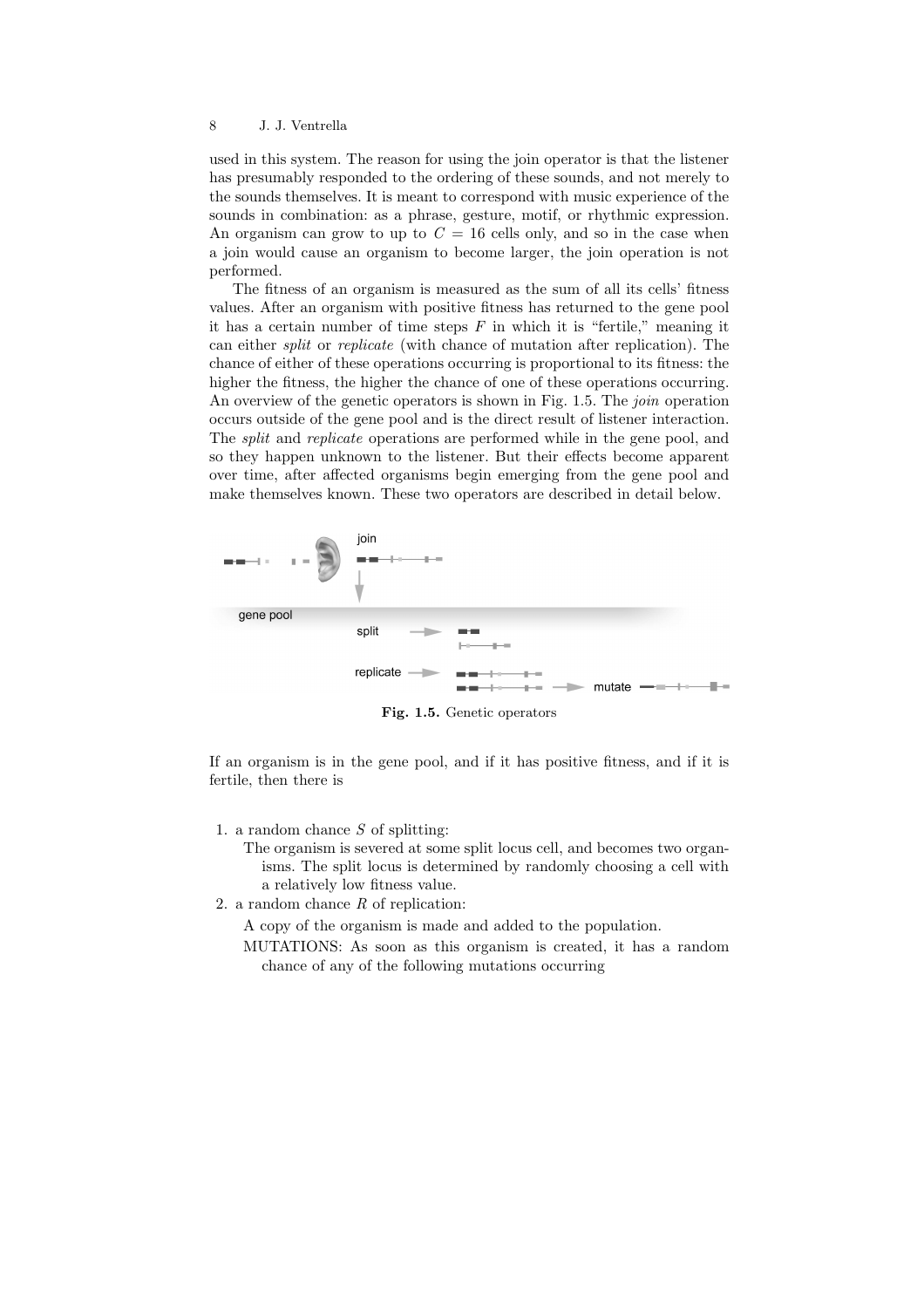- **Pitch shift** Pm (the pitch values of all cells shift equally by a random value ranging from -12 to 12)
- Instrument Homogenization Ihm (a cell with relatively high fitness is chosen and its instrument value is randomly copied to a percentage  $H = 0.5$  of the organism's cells).
- Instrument Shift Ism (the instrument value of all cells are shifted uniformly by a random amount in the range -5 to 5).
- Octave Normalization  $Om$  (the average pitch value of all cells is determined. Then, any cell whose pitch has a difference with this average of more than 6 is shifted towards the average by a value of 12. This reduces large jumps in pitch, and encourages more melodic sequences)
- Cell Harmonization  $Hm$  (a random cell is chosen and doubled. It is then given a delay of zero, and its pitch is shifted by a random amount ranging from -12 to 12)
- **Arpeggiate**  $Am$  (if any cell has a delay of zero, its delay is changed to a random delay value within the set  $D$ )
- Zap  $Zm$  (a random attribute of a random cell is changed to a random value)
- **Scramble**  $Sm$  (the ordering of the cells is randomly shuffled)

Harmonize and arpeggiate are complimentary: harmonize tends to make organisms denser, while arpeggiate thins them out.

 $S$  and  $R$  (rates of splitting and replicating) are effectively lower, due to the nature of the algorithm. The algorithm chooses a random organism from the entire population as a candidate to apply the operator – but if that organism is not fertile, has zero fitness, or is not in the gene pool, then the operator is not applied.

#### Other Mutations

Towsey, et al [9] describe twenty-one "melodic features" used to manipulate melodies in a genetic algorithm-based system for automated music composition. Other evolutionary music systems employ similar melodic mutations. Currently only a handful of musical mutations are applied in the Musical Gene Pool, as described above, but others have been tried, and many more are intended to be added in subsequent versions, such as

- 1. delay homogenization (taking the delay values from some cells and copying them to other cells. This has been tried, but it is problematic as it tends to result in too many evenly-spaced delays)
- 2. overlap (taking two organisms and combining them side-to-side, like earthworms mating – so that they overlap in time, thus creating a single, more dense organism with higher likelihood of harmonization and combined instrument sounds).
- 3. stutter (taking an arbitrary piece of an organism and generating a new organism by attaching copies of this piece end-to-end
- 4. octave shift (shifting all pitch values up or down by a value of 12)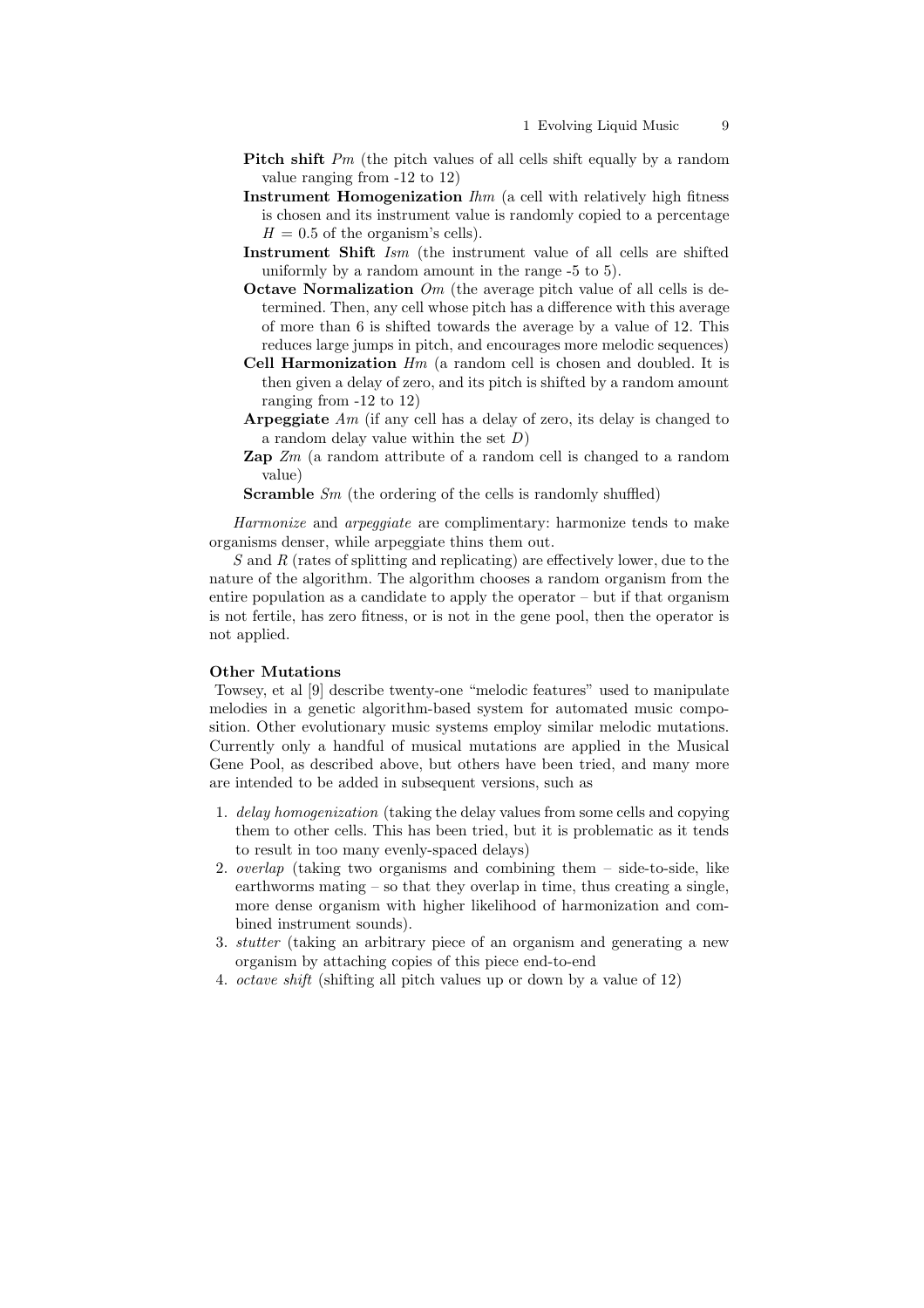- 10 J. J. Ventrella
- 5. retrograde (reversal in time, as in dodecaphony)
- 6. inversion (reversal in pitch, as in dodecaphony)
- 7. retrograde plus inversion (as in dodecaphony)
- 8. pitch compression/expansion (scaling the range of pitch values)
- 9. general homogenization (taking an arbitrary attribute, such as volume, and making all the cells' attributes take on the same value, chosen from a high-fitness cell. This has been tried, but it is problematic, as it tends to result in organisms with too much order and symmetry.)

These are just a few of the possible mutations which have been explored, or are candidates for exploration. It was found that as more mutations get added to the mix, the chance of these mutations being applied must be lowered, so as to preserve the original form and not dissolve existing structure. This is a common balancing act in many genetic-algorithm-based systems.

#### 1.2.6 Genotype Representation

Note that the genetic operators *join* and *split* are performed at the cell level, meaning that a cell is analogous to a *gene*. And so the *genotype* of an organism would be defined as the array of cells. This is a high-level genotype representation. When a join or split occurs, it occurs between the cells, considered as hard units. The reason for this level of representation is to allow these genetic operators to map more easily to musical meaning. The mutations on the other hand have a more granular effect, and can change a single attribute of a cell, although here too, these mutations are still performed in recognition of the cellular organization of the genotype.

# 1.2.7 Extended-Time Crossover

A key ingredient in the standard genetic algorithm technique is crossover – the recombination of genetic material between two parent genotypes, usually to create offspring genotypes. One may ask why crossover is not used in this scheme. But in fact, an effect quite similar to crossover does occur as a result of organisms splitting and rejoining over extended time. The important difference is that this is not sexual reproduction in the strict sense that two parent genotypes combine genes to produce offspring genotypes. Instead, organisms reproduce asexually (via the replicate operator). But the fact that they can split, and rejoin with other organisms later, gives rise to the kind of experimental mixing that we normally attribute to sex. This special brand of extended-time crossover is deemed more applicable to the Musical Gene Pool, as it allows listener discretion to be a direct factor in recombination.

# 1.2.8 Managing Population Count

A bit of explanation concerning software implementation is in order as far as representing the population of organisms in the gene pool. An array of size  $P$  is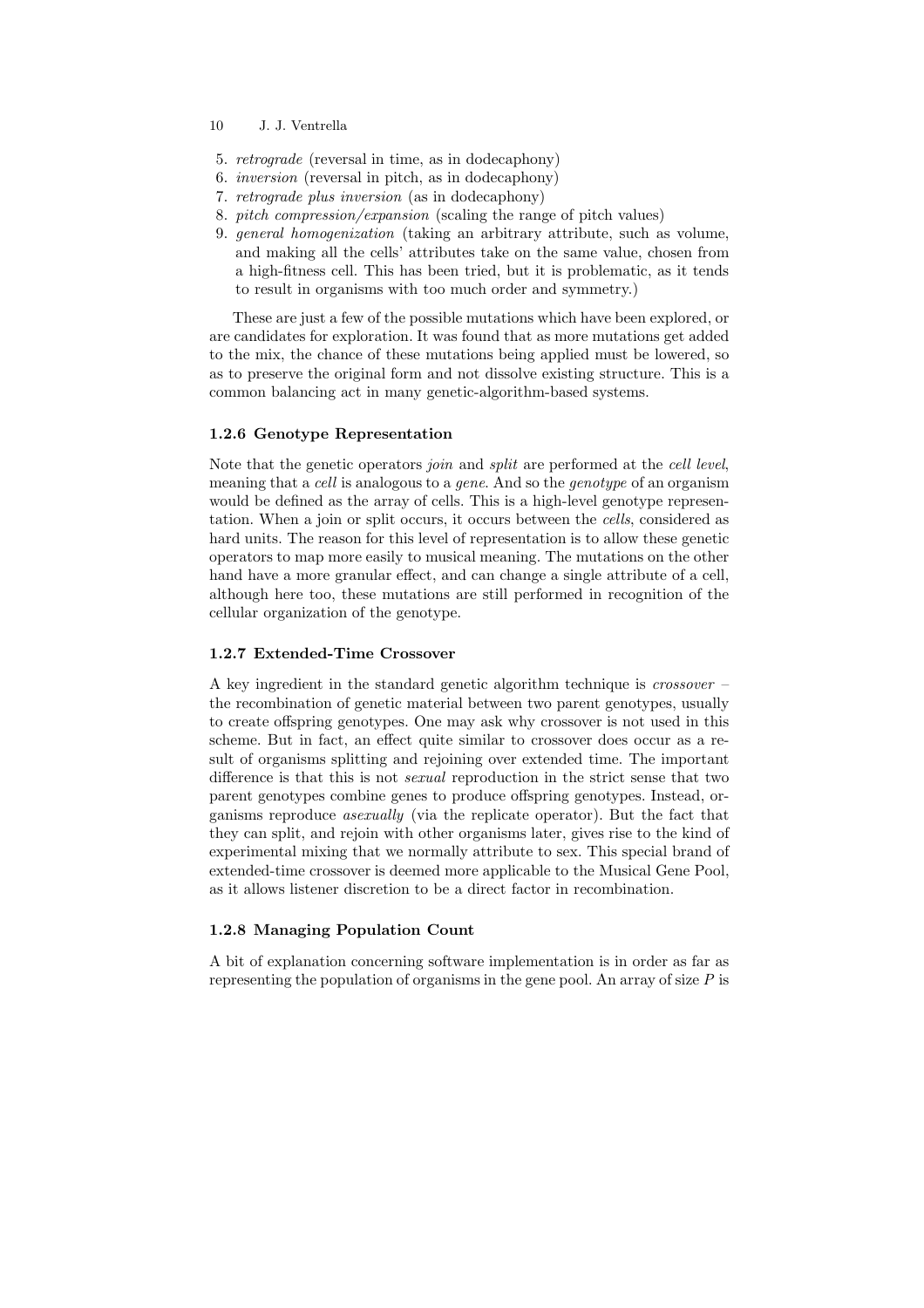used to store the organisms. Each organism in the array is itself represented as an array containing the values that determine its cells' attributes. Array sizes can easily be adjusted to accommodate different usage scenarios. The genetic operators of joining, replicating, and splitting affect the population array. They are not applied to any of the organisms which have left the gene pool and are part of the stream. First we explain the join operator: when organism b joins onto the end of organism a, organism a grows in length, taking copies of the cells from organism  $b$ ; and then the original organism  $b$  dies. This marks the array index of organism  $b$  as *dead*, and decreases the population size by 1. Replicating and splitting, on the other hand, increase the population size by 1 each. In this case, if the population size is below the maximum  $P$ , then the first dead index in the array (resulting from a previous join operation) is chosen to store the newly created organism. If the population is already maxed out (no indices are marked dead), then a relatively low-fit organism is chosen to die, leaving room for the new organism. The relatively low-fit organism is chosen by "tournament selection" (two organisms are randomly selected, and the one with the lowest fitness is taken).

Note that even though the organisms in the population are kept in a linear, ordered array, the ordering is irrelevant to user interaction and the way the music evolves (because organisms emerge from the gene pool randomly).

At the very beginning, population size is  $P$  (the maximum size), but it quickly decreases as soon as the listener starts rewarding cells and they begin joining to form multicellular organisms. Also at first there are more of them dying than replicating or splitting. But soon after, as the gene pool starts brewing, the population size increases. In a mature gene pool it will approach and remain at or near the maximum P. Population dynamics are of course sensitive to the specific tuning of the rates of replication and splitting, in combination with the behavior of the listener, which affects the frequency of join operations.

#### 1.2.9 Using MIDI Channels to Manage Instrumentation

The Musical Gene Pool uses the Java MIDI package. Many modern computers come with an on-board MIDI synthesizer with 16 channels. A common usage is to assign a unique instrument to each channel (or to just use the default instruments), giving a palette of 16 instruments which can play in parallel, so they can be heard overlapping in time. In order for an arbitrary number of instruments to be specified (more than 16), a technique is used in this system to approximate the effect of arbitrarily many channels. This is accomplished by cycling through the channels, incrementing a *channel count* each time a sound is played, and reassigning the instrument of that channel through a program change event. (Channel 10 is skipped: on many standard MIDI synthesizers, this channel is reserved for percussion sounds, where the pitch parameter is used for percussion sounds).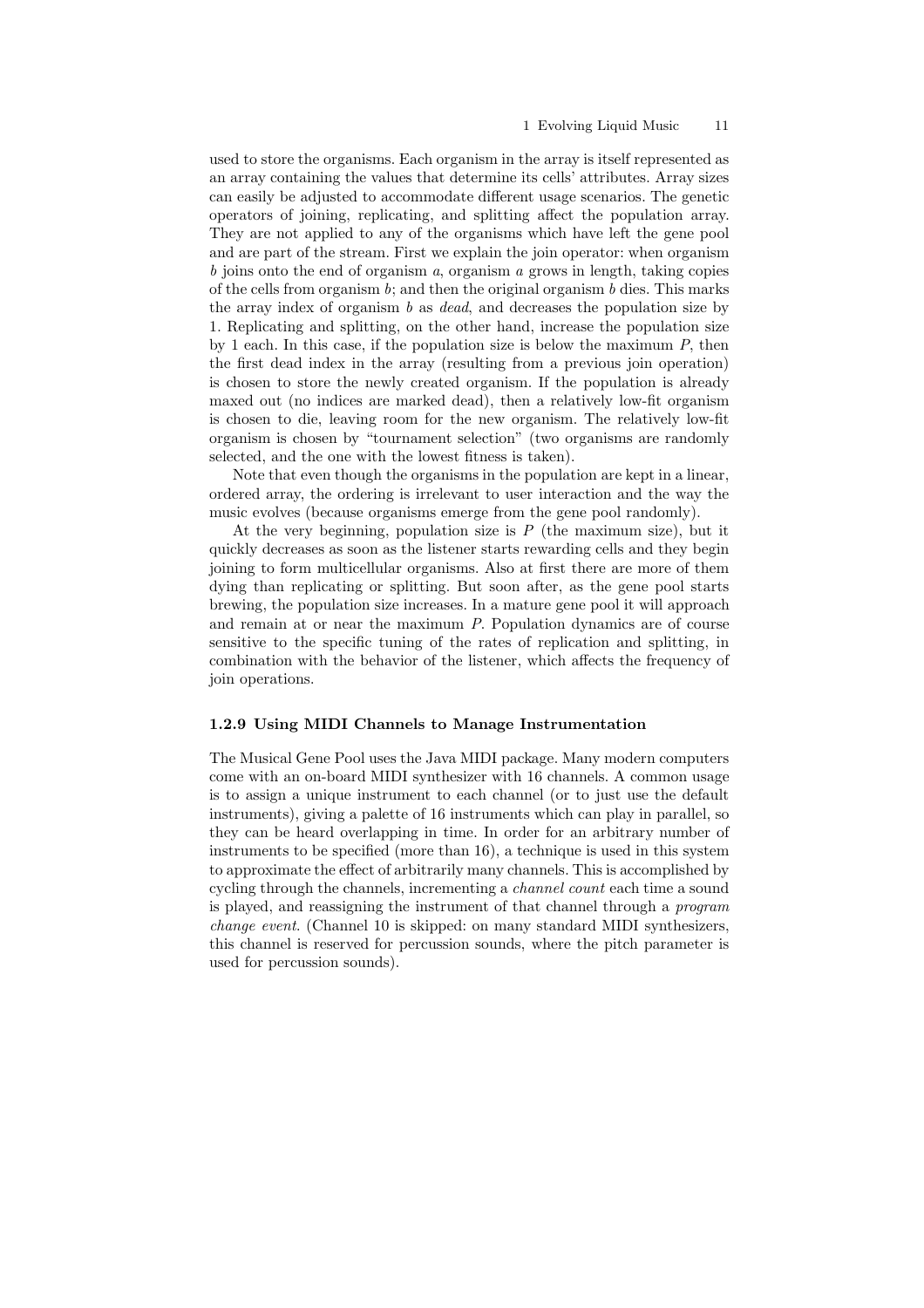#### 1.2.10 Parameters

Table 1.1 shows the complete list of all parameter values that have been chosen. These parameters were chosen to optimize the listener experience in the context of the Java applet described here. These values would be adjusted in the case of adapting this experiment to form a large, collaborative sound ecology (as described below).

|                  | Symbol Description                  | Value                          | Units                |
|------------------|-------------------------------------|--------------------------------|----------------------|
| t                | Time step duration                  | 1/30                           | second               |
| $\boldsymbol{P}$ | Maximum population size             | 200                            | count                |
| $\overline{C}$   | Max cells per organism              | 16                             | count                |
| D <sub>s</sub>   | Delay scalar                        | 120                            | milliseconds         |
| Dmin             | Minimum cell sound duration         | 10                             | milliseconds         |
| Dmax             | Maximum cell sound duration         | 700                            | milliseconds         |
| Pmin             | Minimum cell sound pitch            | 30                             | general MIDI         |
| Pmax             | Maximum cell sound pitch            | 90                             | general MIDI         |
| Vmin             | Minimum cell sound volume           | 30                             | general MIDI         |
| Vmax             | Maximum cell sound volume           | 127                            | general MIDI         |
| $\overline{I}$   | Number of cell sound instruments 64 |                                | general MIDI         |
| D                | The set of cell delay values        | $0, 1, 2, 3, 4, 8$ delay units |                      |
| S                | Split Rate                          | 0.3                            | chance per time step |
| R.               | Replication Rate                    | 0.3                            | chance per time step |
| Pm               | Pitch Shift Mutation Rate           | 0.1                            | chance per time step |
| $I$ sm           | Instrument Shift Mutation Rate      | 0.05                           | chance per time step |
| Om               | Octave Normalize Mutation Rate      | 0.2                            | chance per time step |
| $I$ <i>hm</i>    | Inst. Homogenize Mutation Rate      | 0.5                            | chance per time step |
| Hm               | Harmonize Mutation Rate             | 0.05                           | chance per time step |
| Am               | Arpeggiate Mutation Rate            | 0.01                           | chance per time step |
| Zm               | Zap Mutation Rate                   | 0.05                           | chance per time step |
| Sm               | Scramble Mutation Rate              | 0.05                           | chance per time step |
| M                | Musical Memory Envelope             | 1800                           | milliseconds         |
| H                | Inst. Homogenize Percentage         | 0.5                            | chance per cell      |
| F                | <b>Fertility Duration</b>           | 500                            | time steps           |
|                  |                                     |                                |                      |

Table 1.1. Parameters

# 1.3 How Musical Structure Evolves

As the term "gene pool" indicates, the organisms are free-floating: they have no predetermined positions within the population, and so they can line up in any sequence. When unicellular organisms join to form multicellular organisms they begin to form some degree of structure in terms of cell positioning, and thus in sounds occurring over time. There is an analogy to the states of matter: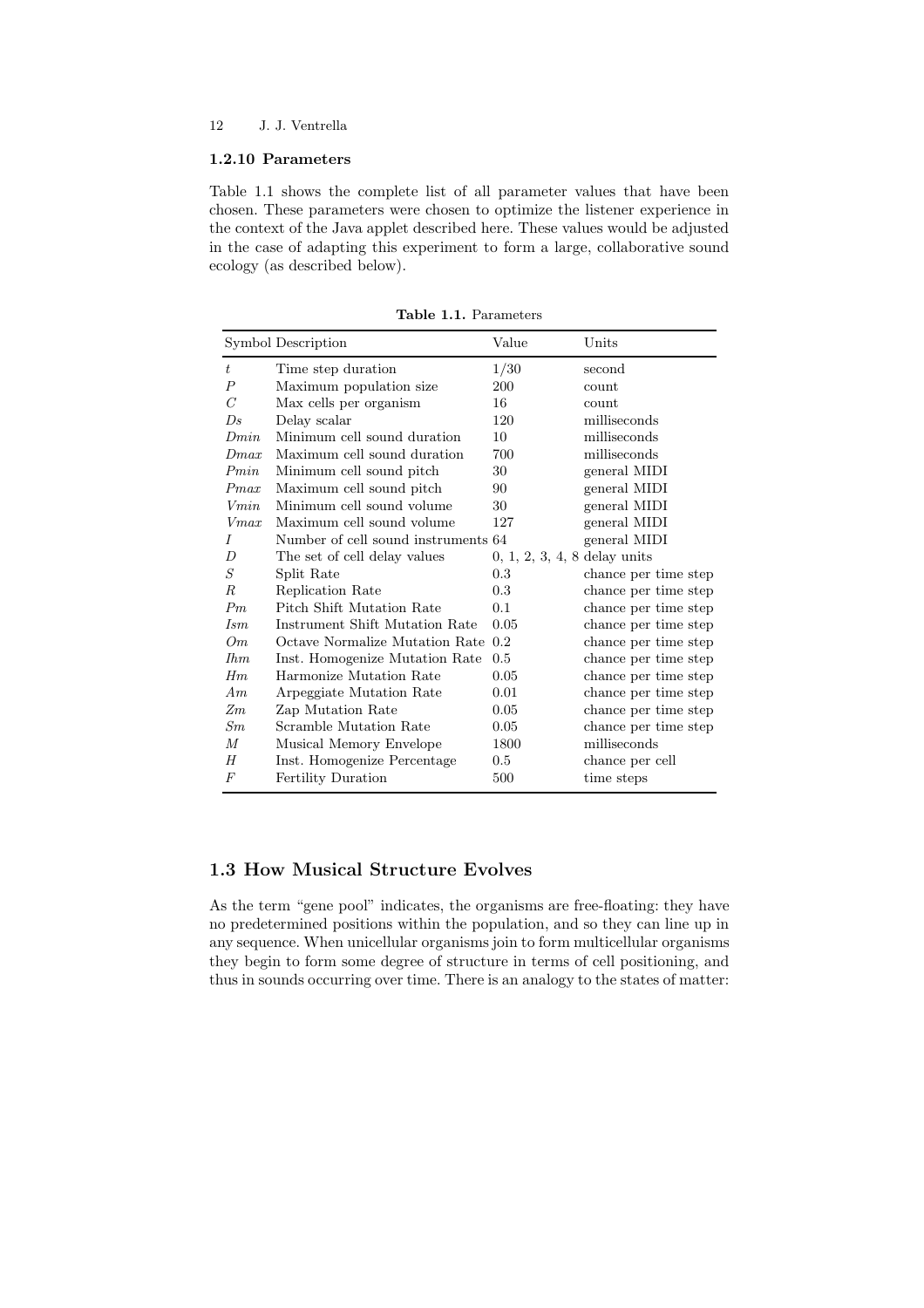a population of unicellular organisms is similar to a gas. A population with larger organisms might be seen as a liquid – having some structure, but still able to "flow" with listener response. This is illustrated in Fig. 1.6.

unicellular organisms (gas)

multicellular organisms (liquid)



Fig. 1.6. Musical gas and musical liquid

#### 1.3.1 Listening is Composing

How can composing be reduced to a simple binary act, in the form of a mouse click or keyboard strike? This may seem offensive to accomplished composers, but it is of course not meant to replace, or in any way compare to the act of composing, which requires top-down design, and involves great skill. On the contrary, this is a form of bottom-up emergence, which begins with chaos, and gradually acquires order. The nature of that order depends of course on the tastes of the listener, and relatively little skill is required (although it helps).

#### 1.3.2 Preliminary Tests

Preliminary, informal tests were done on about six subjects, each using the Musical Gene Pool for some duration ranging from about five minutes to about 30 minutes. At the very beginning, when all organisms are unicellular, and all attributes are randomly distributed evenly over the full range, the listener is asked to simply respond to sounds and sound sequences that have some vague musical interest, so as to get things rolling. In the early stages, it has been observed that the listener will generally respond to timbre, since there are so many instrument variations, and virtually no melodic or rhythmic structure to speak of. But over time, the mutation causing instrument homogenization tends to decrease the variety of timbre, and the listener begins to respond more to instances of melodic or rhythmic structure. This is when things start to get interesting.

#### 1.3.3 Attraction to a Tonal Center

Dodecaphonic music sought to free musical expression from the tyranny of tonality; it was one of the most significant experiments in modern music. But we have reason to believe that human ears and brains have a predisposition to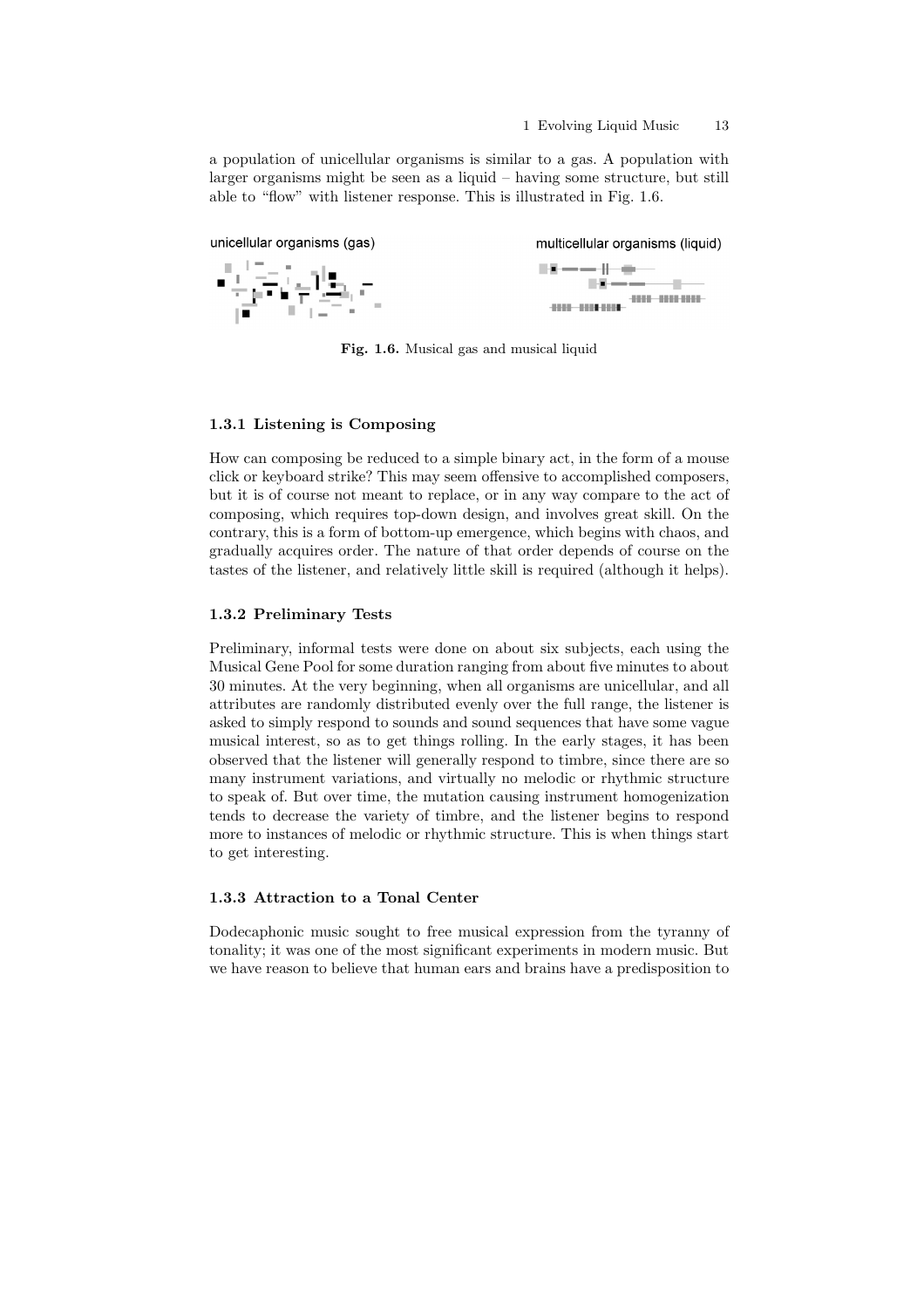melodies and harmonies which have a hierarchical structure. Theories of tonality are continually being developed, giving support to this claim [13]. The logic and hierarchy of traditional tonality is easily mapped to the overtone series, which occurs in nature [14]. The natural favoring of tonal centers is evident in the behavior of the listener of the Musical Gene Pool, based on observation. This may be enhanced since the listener is concentrating on finding musical sense, i.e., seeking order. However, there may be a purely mathematical reason for a tonal center to emerge initially; it may simply be a function of the gene pool becoming more homogeneous: a specific pitch may become more common (or perhaps more prominent based on the instrument or volume). Even without the listener gravitating towards a tonal center, this pitch may propagate in the gene pool. It is suspected that any slight increase of an arbitrary pitch will cause the listener to hear tonality (usually this pitch is heard initially as a tonic or a fifth). Once this feedback cycle begins, the tonality increases, and the listener becomes more responsive to the subtle aspects of the emerging key. Tonal center, or any musical feature for that matter, cannot be attributed only to the listener. It results from listener gene pool feedback

#### 1.3.4 Attraction to Repetition

The human brain is not only good at detecting sequences of patterns, it is actually wired to do this, and on multiple layers of the neocortex [15]. And so we are sensitive to the slightest hint of repetition. If an organism has replicated and if by chance the two copies pass through the ear one right after the other, then this causes a repetition of the sound sequence over a short duration of time. Even if each organism in itself is not musically meaningful, the repetition is experienced as structure for the listener: it becomes a pattern, and this is quickly perceived. Much like the arbitrary convergence of a tonal center, some forms of musical structure may emerge simply as a result of the listener responding to repetition. Familiarity with this pattern reinforces its musical value, and it causes a feedback loop.

#### 1.3.5 Context

An organism that has little musical meaning at one point in time for the listener may become potent at another stage based on its context. For instance, it may follow a different organism which sets the musical stage for new meaning. Also, by the time the organism comes around again, the listener may have entered into a different modality of listening, perhaps focusing on a new tonal center or a new rhythm. In either case,  $context$  – whether within the sequence of organisms or within the listener's mind – can change the meaning of an organism. In Darwinian terms, a change in its ecological niche may change its fitness.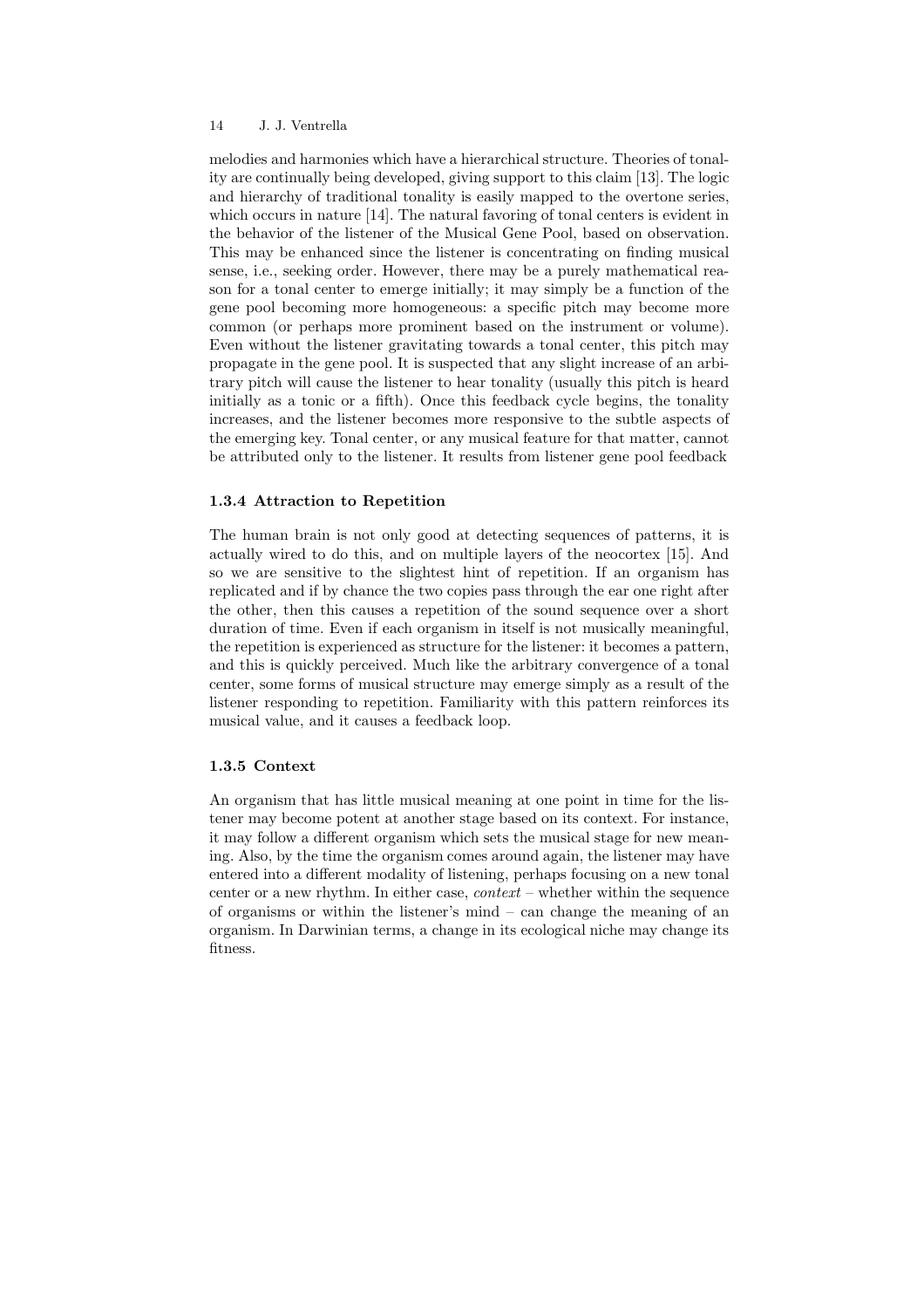#### 1.3.6 What Kind of Music Emerges?

By now the reader may be wondering what kind of music emerges. To begin, here is what *does not* emerge: (1) specific, familiar melodies in their entirety (although snippets of familiar tunes may emerge). (2) Clearly-defined chordal structure based on traditional Western harmony (although, again, moments of chordal logic can emerge). (3) Strongly metered rhythm. What can emerge could be described as alternating moments of impressionistic, expressionistic, and minimalist passages, which are sometimes mediocre, and at other times quite magical. The listener can push the music towards a strongly rhythmic, staccato style, or towards a slower, softer style. Given enough effort by the listener, distinct keys can be fished out, and distinct key changes can occur as well (thanks to the pitch-shift mutation). These key changes, along with changes in instrumentation, as varying strains of organisms take their turns passing through the ear, create the impressionistic effect. This tends to diminish over time as the gene pool becomes more regular. A minimalistic effect comes about if the listener encourages a single strain of organism to populate the pool, at the expense of others. The listener can also focus on breeding a certain melodic motif, with a characteristic instrumentation and rhythm. Trying to describe the music in words cannot do it justice, and so the reader is encouraged to run the Java applet [16].

#### 1.3.7 From Chaos to Order, Stopping at Complexity

Music offers a great illustration of complexity. Utter randomness has no informational value. The same goes for total order. For instance, a large orchestra in which every musician is rapidly blasting out random notes will result in a wash of undifferentiated cacophony – not much information content, and little musical meaning. At the opposite extreme, if all the musicians repeatedly played the same note over and over again with no variation, again there would be little information content or musical meaning. Somewhere between these extremes lies music. The bifurcation diagram [17] in Fig. 1.7 illustrates this notion.

Predictability and regularity serve as the background against which unpredictability or novelty (surprise) serves as the informational aspect of a message. The Musical Gene Pool begins at the random end of the scale. As soon as order begins to emerge (such as a replicated pattern, or the homogenization of instruments in an organism), the listener is able to begin using it as background: it takes on an environmental purpose in the musical landscape, and the surprises are read as foreground, i.e., as having musical content.

Styles in music around the world range from orderly to highly chaotic – from the simplest Gregorian chants to the free jazz of Ornette Coleman. But the Musical Gene Pool does not move in this direction. It is also the opposite of some improvisational schemes, which begin with a simple groove or motif and build increasing complexity, syncopation, and variation. Instead,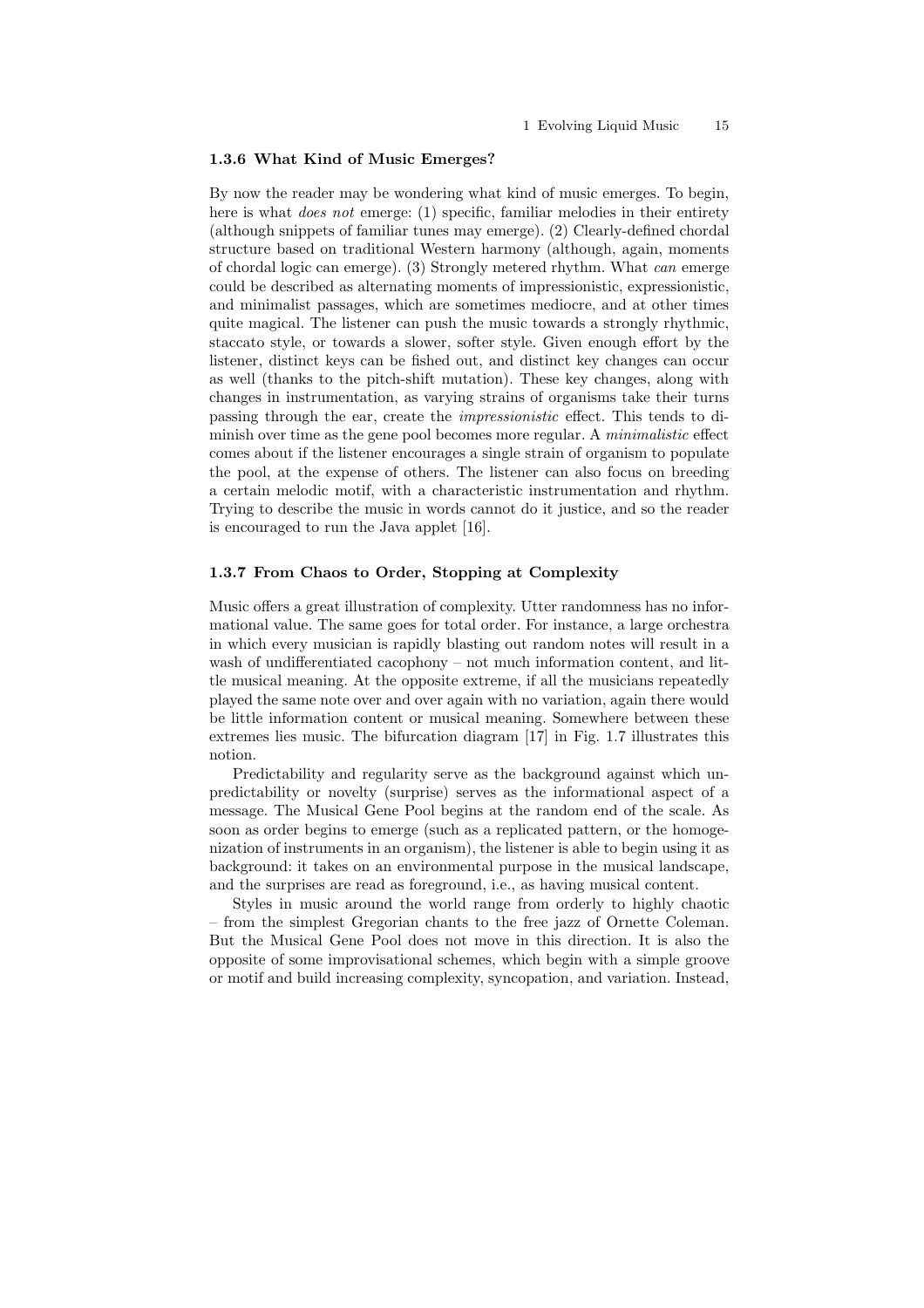

Fig. 1.7. Musical Gene Pool trajectory

the Musical Gene Pool begins with randomness, and gently introduces bits of order here and there, which the listener is invited to respond to. It is not possible to reach the exquisite mix of regularity and surprise of Beethoven, much less the degree of expressiveness. It would be cause for celebration if even brief Beethoven moments did emerge. The primary goal is emergence from total randomness to some degree of complexity, as the listener responds to pieces of emerging order. The path from chaos towards order, and stopping at complexity (and then breeding different flavors of complexity),, is what the Musical Gene Pool achieves.

## 1.3.8 Blind Mode – the Purest Form

To use the application in the purest way, one should turn off the computer monitor, and allow only audition to determine the response, so as not to be distracted by the visuals. As an example of visual distraction, it is possible that the listener, when becoming accustomed to a family of organisms containing a large yellow square "causing" a desirable sound, will begin to respond to organisms with large yellow squares right as they pass through the ear – before even hearing them! Indeed, human vision and audition are tightly linked, especially when sound and visual stimuli occur in synchrony, creating a sense of cause and effect. And since humans are highly visual, it is possible that the active listener may become an active "watcher," without realizing it. Subjects who have tried it out have commented how very different the experience is with eyes closed.

Running this in "blind mode" would of course be less entertaining and less educational than watching flowing strings of colorful shapes meander on the screen. On the other hand, imagine yourself sitting in a comfortable chair with your eyes closed, and with a clicker in hand. You allow yourself a half hour, and all you have to do is press the clicker when you like what you hear. The chances are you will start to hear more of what you like. And perhaps you will come to like it so much that you will just drop the clicker, sit back, and enjoy.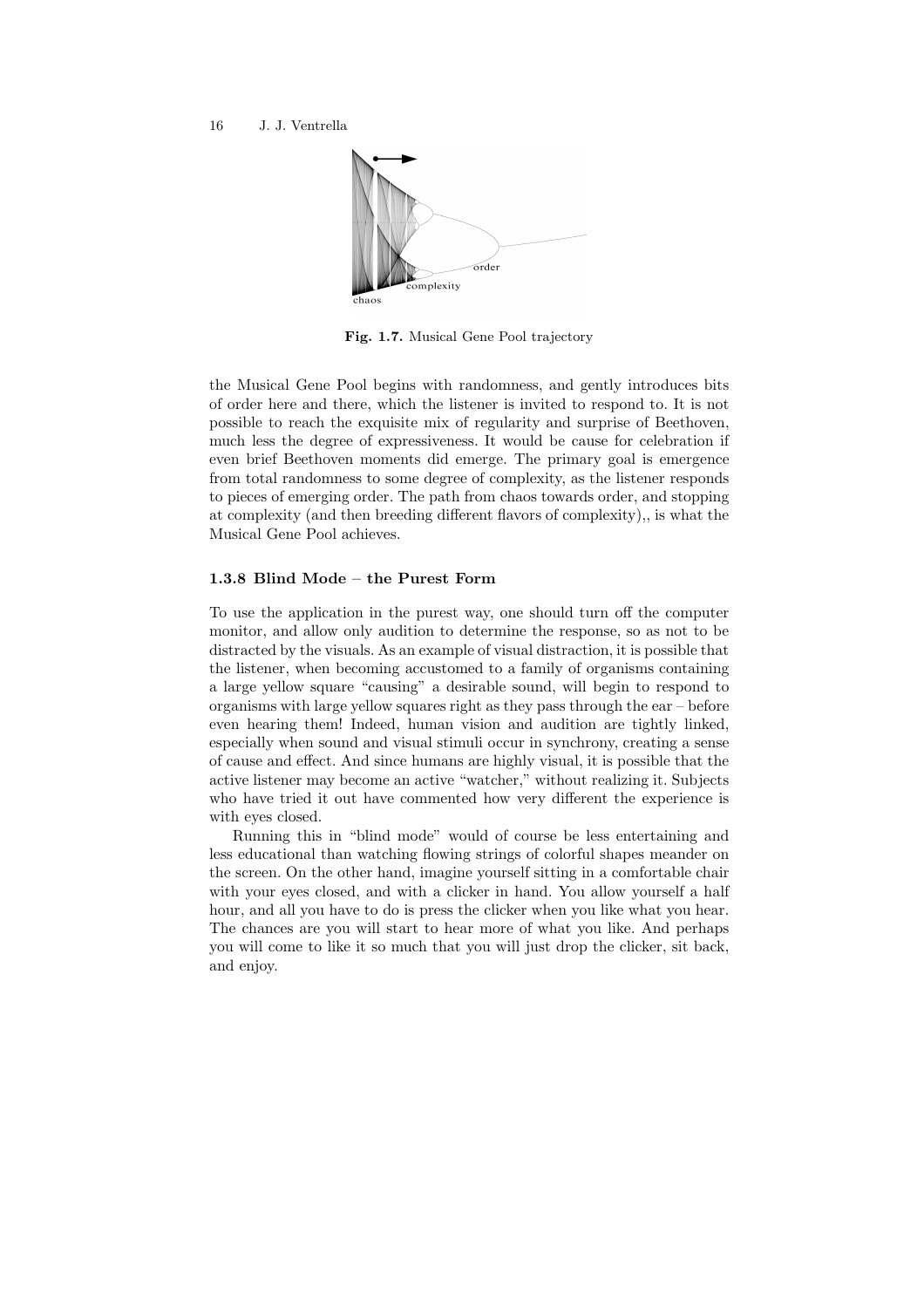# 1.4 Scaling Up

The Musical Gene Pool is considered as a first step, perhaps a prototype, for an extensive sound ecology with a large, slowly evolving population of large organisms, and a collaborative listening community. A large database of organisms could be stored on a server and made accessible online such that multiple listeners could contribute to its evolution over the span of many months. Perhaps listeners would be able to save the state of local gene pools, and then upload them to public server pools from which others could download and mix them into their own local pools.

There is an analogy to the real "musical gene pool" – the one that exists out there in the world: it is the sum total of all music throughout history, with all its variations, cultural influences, memetics, hybridizations, etc.). If the Musical Gene Pool could be made malleable and large enough, and if it could be exposed to the global Internet population, it might begin to mirror some aspects of the global musical gene pool.

This system would include the following:

- Longer Organisms The maximum size of an organism is currently 16 cells, which can harness a small representation of listener aesthetics, and generate musical phrases. But ideally, the act of joining organisms should extend over larger time spans, enabling longer musical passages.
- Larger Populations A population of 200 is sufficient for experimenting with a single listener, and it takes about a half hour of continuous use to reach a saturation point of musical structure. But after listening to an evolved gene pool for longer than about five minutes, the self-similarity caused by organisms and their kin replaying may be too repetitive for some ears. On the other hand, imagine a population of tens of thousands of large organisms continually evolving under the direction of many listeners. This musical ecosystem would be varied and complex indeed. This might have to be built up incrementally by adding smaller (human-sized) pre-evolved pools. A randomly seeded population which is extremely large would take prohibitively long to generate any musical satisfaction for a listener. But, a large pool which has already been seeded with organisms that were preevolved by many listeners would be more approachable. And it could hold immense musical variety.
- More Mutations As explained above, there are many forms of musical variation that have been described in algorithmic form and used in similar evolutionary systems. Having a larger set of such mutations would expand the repertoire of possibilities for the listener and encourage more kinds of musical structure to emerge.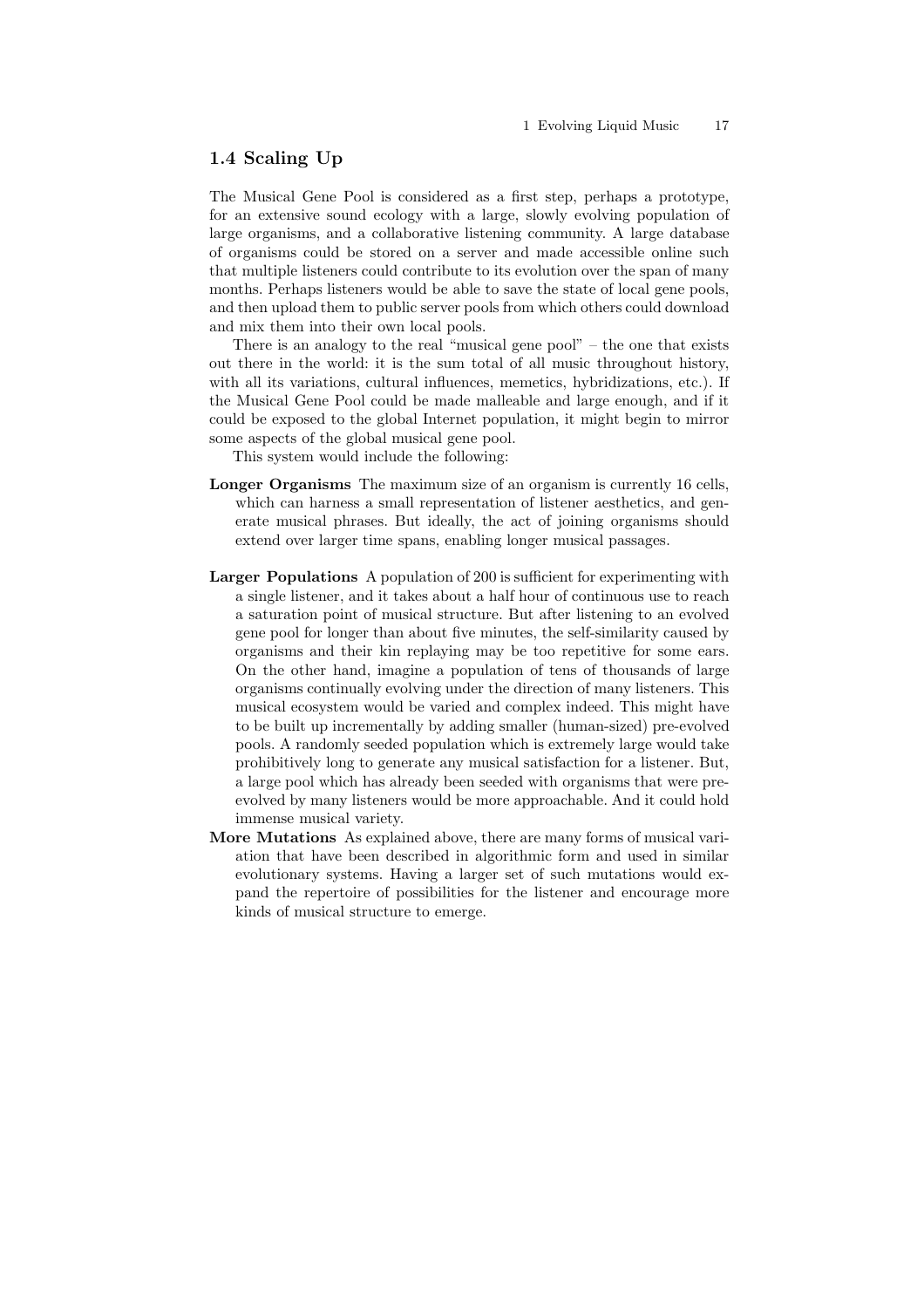#### 1.4.1 Super-organisms

Earlier we considered a population of unicellular organisms as a gas, and a population of multicellular organisms as a liquid (more structured, yet still able to flow with user interaction). Let us take this analogy to the extreme: consider what would happen if organisms were allowed to join up indefinitely, to grow in size, and to eventually freeze up into a single super-organism. What we would end up with is a single linear piece of music  $-$  a solid. This solid piece of music would no longer be interactive, but it would be an interesting artifact indeed – it would reveal the history of its own evolution in its structure, as indicated in Fig. 1.8. This organism would be made from pieces of smaller, older organisms, which themselves would be made from pieces of yet smaller, older organisms. And since there is repetition at all levels, this structure would probably exhibit a degree of fractal self-similarity.





Fig. 1.8. Emergence of self-similarity in a super-organism

Does this mean that the Musical Gene Pool could evolve structure along the entire spectrum from gas to liquid to solid, resulting in one piece of linear music? Certainly not with the current interactive scheme, which is inherently liquid. The splitting operator is currently set at a constant random rate, and the maximum size of an organism is 16 cells. These two factors limit how large organisms can potentially grow. In order to grow increasingly larger organisms, there would have to be no limit to size, and the split operation would have to decrease over time as evolution progresses, until, at the very end, no organisms can split, and a single organism results, filling up the entire space of the population. But even if these changes were made, it would be difficult to evolve a super-organism due to the nature of listener feedback.

Consider a hypothetical scenario in which the listener is evolving a population of thousands of organisms: they are allowed to grow indefinitely, and the split operator has decayed to zero. Imagine that the listener has reduced the number of organisms down to only two. Now, if the goal were to end up with one super-organism, then the listener would have to wait for whatever organism that is playing to finish – for many minutes (perhaps even an hour,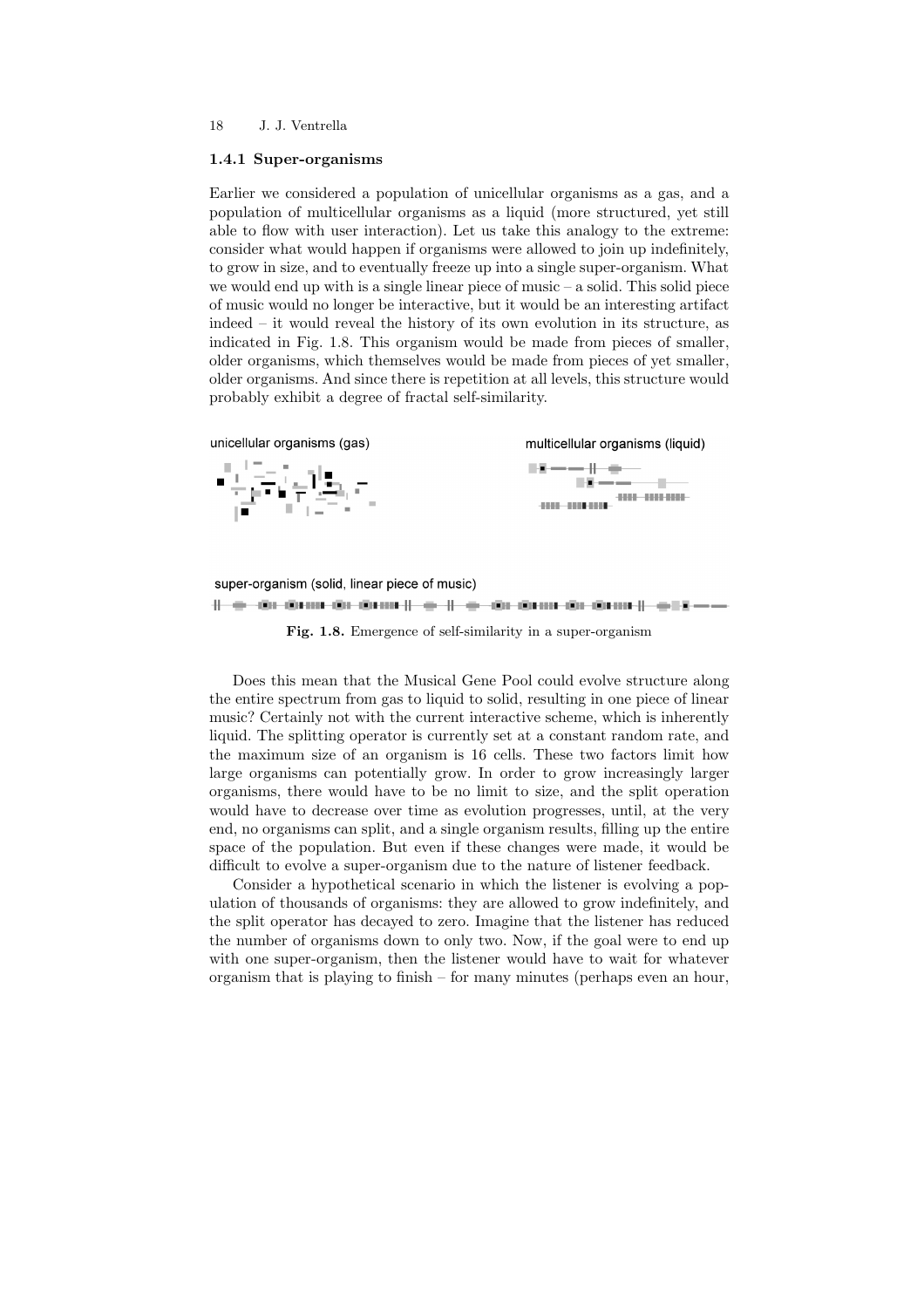if the delays are long). And just when this organism leaves the ear and the other organism enters, the listener would have to issue a single reward (just in time!) in order to join them. This is not an ideal way to finish the journey.

Even though the system is not set up for this, it is hard to resist the idea of generating a super-organism with deep fractal self-similarity which stands as the evolutionary culmination of many hours of listening and rewarding. Exactly how to accomplish this is uncertain, and in fact it may be contradictory or paradoxical. If the Musical Gene Pool is inherently liquid, then once the organisms have reached a considerably large size, the idea of bottom-up emergence no longer holds, and it must give way to a form of top-down design. In this case the listener is best advised to switch to an editing interface where the remaining large organisms could be spliced together by hand.

# 1.5 Conclusions

The Musical Gene Pool is an experiment in blurring the distinction between listening and composing. The population of musical organisms is considered to be a collaborator in the process of emergent music. Perhaps one might argue that the Musical Gene Pool system, with its carefully tweaked operators, is more of a composer than the human participant. However, nothing could happen unless the two come together and interact. It is best to think of the human listener and the gene pool as two agents in an improvisation  $-$  a dynamic ecosystem. And while this interaction flows over time, it is intriguing to observe how musical memory accumulates in the listener's mind, and how this changes the way the listener guides the gene pool. This tool may not produce music worthy of Carnegie Hall. But it is hoped that these experiments open our ears and mind more to the psychology of listening and composing, and why it is that some sound combinations, and not others, have musical meaning.

# 1.6 Acknowledgements

I would like to thank Gary Walker, who taught me how to play guitar and the basics of music theory when I was ten years old, and who recently contributed ideas for this project. Also, thanks to Eddie Elliot, an artistic and technical collaborator of many years, who taught me Java, MIDI programming, and contributed ideas for this project.

# References

1. Sansom, M.J.: Understanding musical meaning: Interpretative phenomenological analysis and improvisation. In: British Forum for Ethnomusicology, Annual